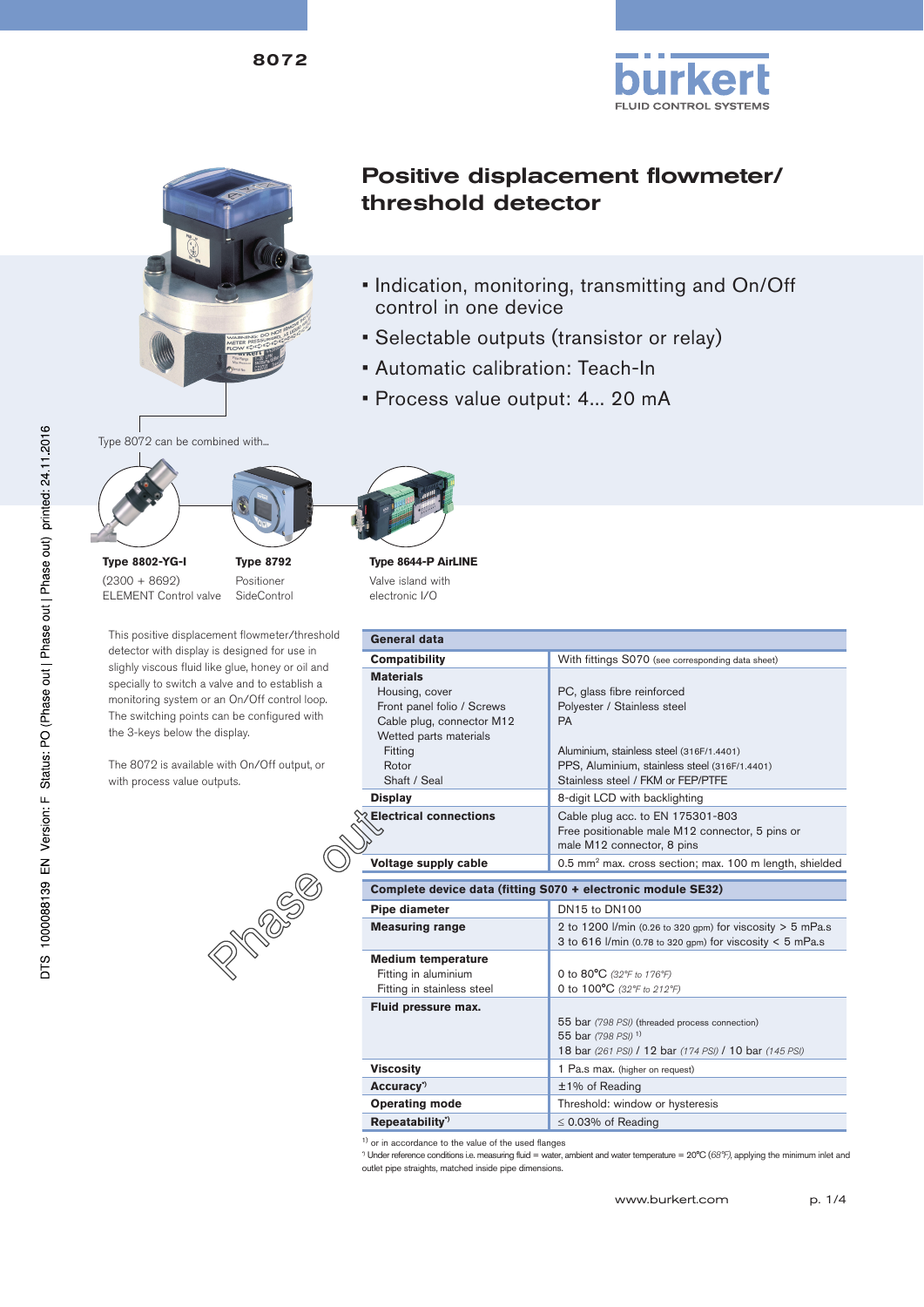

| <b>Electrical data</b>                                                                                                                                                       |                                                                                                                                                                                                                                                                                                                                                                                                                                                                                                               |  |  |  |  |
|------------------------------------------------------------------------------------------------------------------------------------------------------------------------------|---------------------------------------------------------------------------------------------------------------------------------------------------------------------------------------------------------------------------------------------------------------------------------------------------------------------------------------------------------------------------------------------------------------------------------------------------------------------------------------------------------------|--|--|--|--|
| <b>Operating voltage</b>                                                                                                                                                     | 12 - 36 V DC ±10%, filtered and regulated                                                                                                                                                                                                                                                                                                                                                                                                                                                                     |  |  |  |  |
| <b>Reversed polarity of DC</b>                                                                                                                                               | Protected                                                                                                                                                                                                                                                                                                                                                                                                                                                                                                     |  |  |  |  |
| <b>Current consumption</b>                                                                                                                                                   | $\leq 90$ mA (without load)                                                                                                                                                                                                                                                                                                                                                                                                                                                                                   |  |  |  |  |
| <b>Outputs</b><br>Transistor<br>Relay<br>Process value                                                                                                                       | NPN and/or PNP (selectable), open collector, max.<br>700 mA, 500 mA max. per transistor if both transistor<br>outputs are wired, 0 to 300 Hz<br>NPN-output: 0.2 - 36 V DC<br>PNP-output: Power supply<br>protected against short circuit.<br>3 A/250 V AC or 3 A/30 V DC;<br>[3 A/48 V AC or 3 A/30 V DC] <sup>2</sup> .<br>4 20 mA, galvanic insulation<br>Loop resistance: 1300 $\Omega$ at 36 V DC, 1000 $\Omega$ at 30 V DC,<br>700 $\Omega$ at 24 V DC, 450 $\Omega$ at 18 V DC, 200 $\Omega$ at 12 V DC |  |  |  |  |
| <b>Environment</b>                                                                                                                                                           |                                                                                                                                                                                                                                                                                                                                                                                                                                                                                                               |  |  |  |  |
| <b>Ambient temperature</b>                                                                                                                                                   | 0 to $+60^{\circ}$ C (14°F to 140°F) (operating and storage)                                                                                                                                                                                                                                                                                                                                                                                                                                                  |  |  |  |  |
| <b>Relative humidity</b>                                                                                                                                                     | $\leq$ 80%, without condensation                                                                                                                                                                                                                                                                                                                                                                                                                                                                              |  |  |  |  |
| <b>Standards, directives and approvals</b>                                                                                                                                   |                                                                                                                                                                                                                                                                                                                                                                                                                                                                                                               |  |  |  |  |
| <b>Protection class</b>                                                                                                                                                      | IP65 with connector mounted and tightened correctly                                                                                                                                                                                                                                                                                                                                                                                                                                                           |  |  |  |  |
| <b>Standard, directives</b><br><b>EMC</b><br>Security<br>Pressure (Fitting S070, DN15 to DN100,<br>in aluminium or stainless steel)<br>Vibration / Shock<br><b>Approvals</b> | EN 610006-2, 610006-3<br>FN 61010-1<br>Complying with article 3 of Chap. 3 from 97/23/CE direc-<br>tive.* (without CE mark)<br>EN 60068-2-6 / EN 60068-2-27                                                                                                                                                                                                                                                                                                                                                   |  |  |  |  |

**Approvals** UL-Recognized for US and Canada **No.** UL61010-1 + CAN/CSA-C22 No.61010-1 **Specific technical data of UL-recognized products for US and Canada Ambient temperature** 0 to +40°C *(32°F to 104°F)* **Height above sea level** max. 2000 m **Intended for an inner pollution** Grade of pollution 2 **Installation category** Category I

\* For the 97/23/CE pressure directive, the device can only be used under following conditions (dependent on max. pressure, pipe diameter and fluid).

| <b>Type of fluid</b>          | Conditions                                 |
|-------------------------------|--------------------------------------------|
| Fluid group 1, chap.<br>1.3a  | Forbidden                                  |
| Fluid group 2,<br>chap. 1.3.a | $DN < 32$ or<br>DN $>$ 32 and PN*DN < 1000 |
| Fluid group 1,<br>chap. 1.3.b | $PN^*DN < 2000$                            |
| Fluid group 2,<br>chap. 1.3.b | DN < 200                                   |

 $2)$  if 4... 20 mA and relay

## Operation and display

The device can be calibrated by means of the K-factor, or via the Teach-In function. User adjustments, such as engineering units, output, filter, bargraph are carried out on site.



DTS 1000088139 EN Version: F Status: PO (Phase out | Phase out | Phase out) printed: 24.11.2016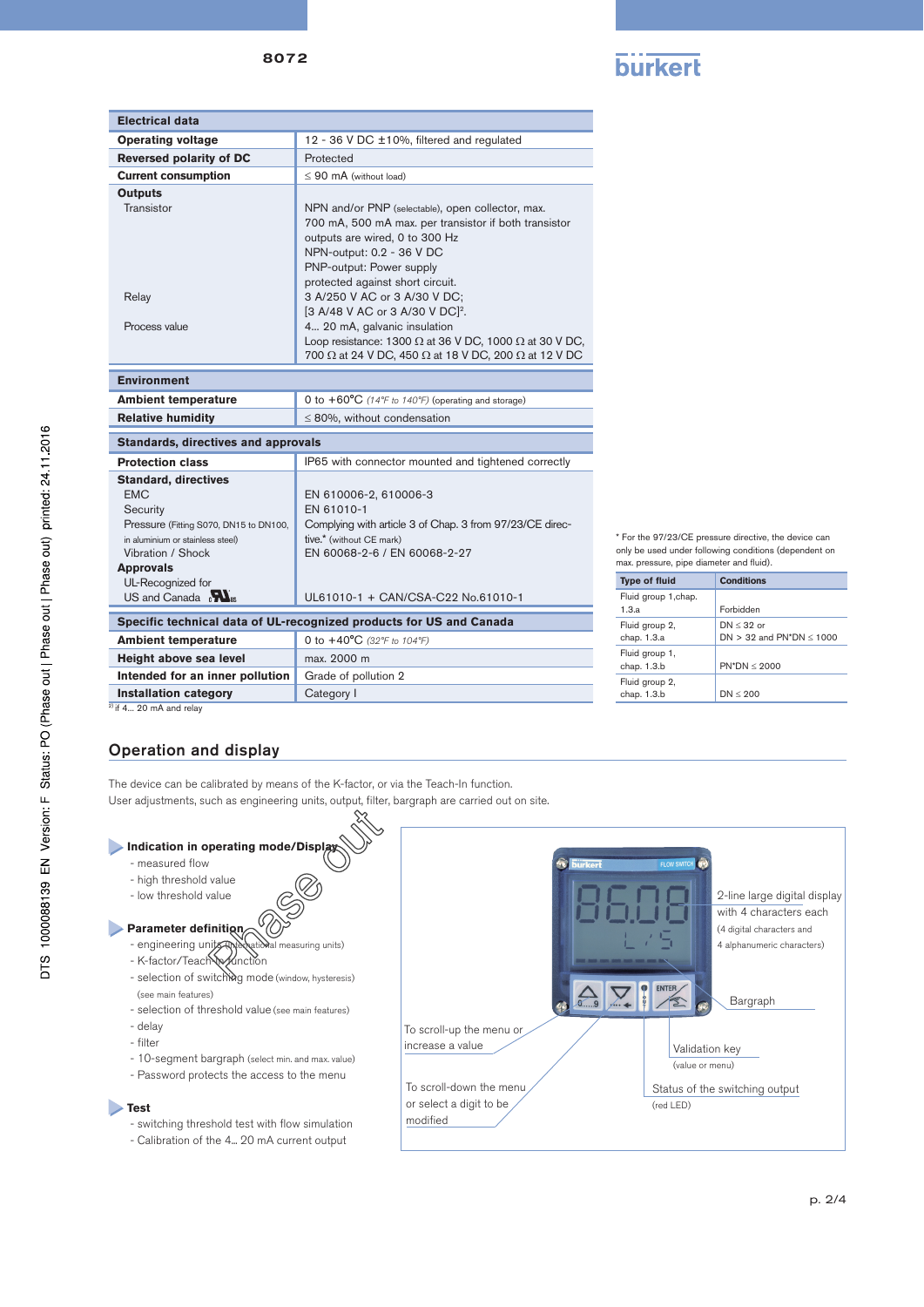# burkert

## Main features

#### **8072 with standard On/Off output**



**Hysteresis mode**

- Possible outputs depending on the version: relay, transistor NPN, transistor PNP

#### **8072 with current output for the measurement value**

- 4... 20 mA output

or not

- 4... 20 mA output + relay output

### Design and principle of operation

The 8072 flowmeter/threshold detector is built up with an SE32 electronic module associated to a sensor fitting S070 with integrated measurement



oval rotor. The output signal is provided via cable plug according to EN 175301-803 and/or a M12 multipin connector. When liquid flows through the pipe, the rotor turns. This rotation produces a measuring frequency in the transducer. The frequency is proportional to the flow of the fluid.

A conversion coefficient (K factor, available in the instruction manual of the sensor fitting S070), specific to each pipe (size and material) enables the conversion of this frequency into a flow rate. The mechanical connection of electronic and sensor is made by means of a Quarter-Turn.



## Installation

The sensor fitting can be installed in any orientation as long as **the rotor shafts are always in a horizontal plane** (see figures to the right) and **the flow of the fluid is in the direction of the arrow marked on the body.**

The pipe must be filled with liquid and free from air bubbles. Avoid air purge of the system which would cause damages and to prevent damage from dirt or foreign matter, we strongly recommend the installation of a  $250 \ \mu m$ strainer as close as possible to the inlet side of the meter.



### **Dimensions**